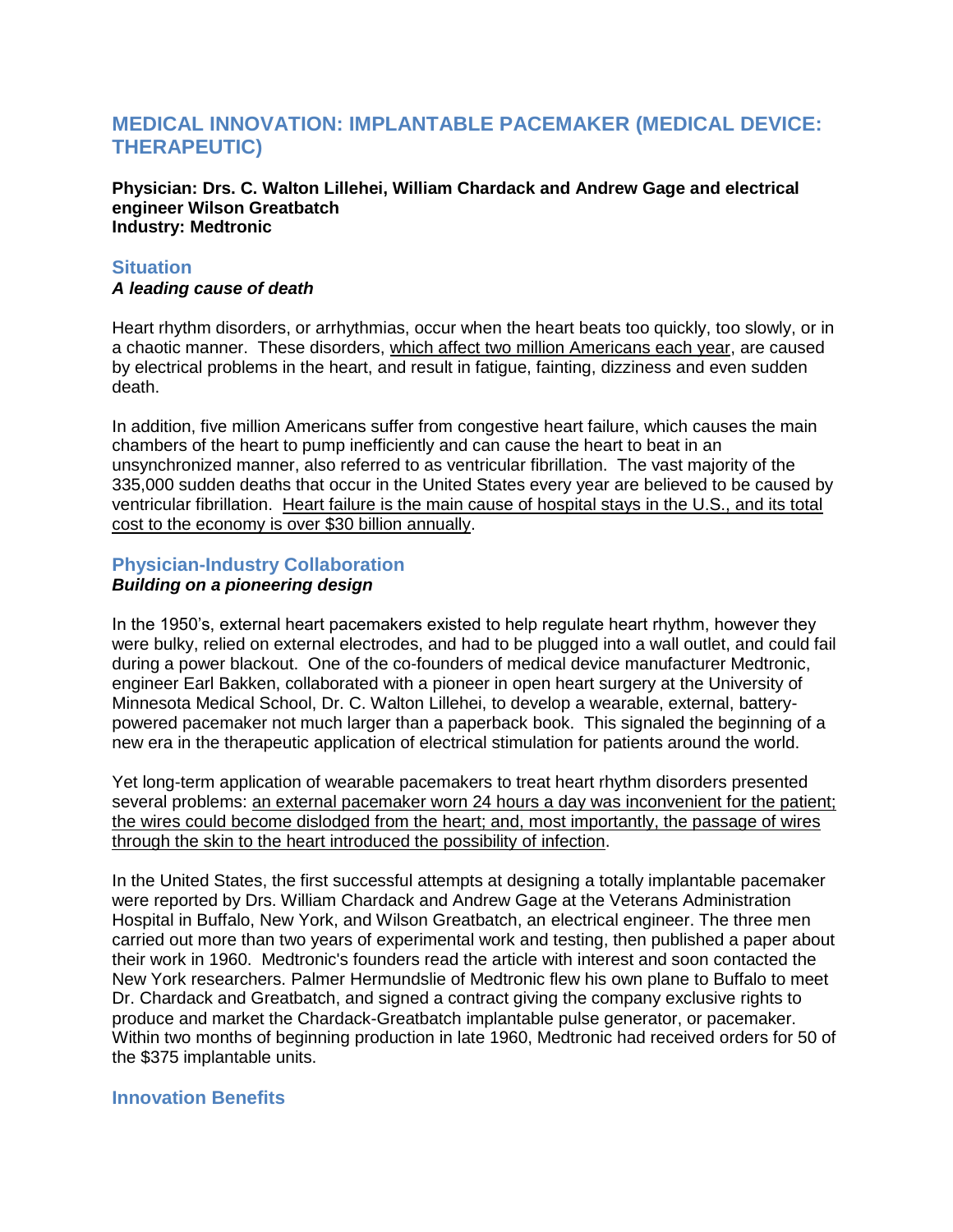#### *A new era in heart pacing*

Fifty years of improvement in this original device have brought us to a new era of heart pacing with implanted units not much larger than a silver dollar and battery lives of close to a decade. The latest generation of implantable pacemakers is 99 percent effective in stopping lifethreatening arrhythmias and restoring normal heart rhythm.

Today's pacemakers weigh little more than an ounce, and can be checked remotely via telephone every few months to verify a patient's heart rate and rhythm and evaluate the device's function and remaining battery life.

### **Patient Benefits**

### *"My pacemaker gave me a new lease on life"*

Milton M., who is in his eighties, has an incredibly positive attitude. As he [related](http://www.medtronic.com/health-consumers/bradycardia/personal-stories/milton-story/index.htm) to Medtronic, Milton is quick to tell people that this wasn't always the case. When he was 62, Milton began to have episodes of a slow heart rate (bradycardia). "Whenever it would happen, I would feel weak and tired, as though I were in a daze."

A high school history teacher for 26 years, Milton was teaching a lesson one day when he felt an episode coming on. He found another teacher to take over his class and had his wife, Rhoda, take him to the hospital immediately. At the hospital, doctors were able to record Milton's abnormally slow heartbeat and diagnose him with bradycardia.

After an external pacemaker was able to return Milton's heart rate to normal, his cardiologist recommended an implantable pacemaker as soon as possible, and he was fitted with one the next day. While the device helped his heart return to a normal rhythm, Milton had been a runner most of his life, and grew frustrated at the prospect of an inactive lifestyle. Deciding he couldn't "just sit around" any longer, he asked his cardiologist if there was any way he could resume vigorous exercise. Milton was given the green light.

Milton started slowly and built up his exercise regimen over the next year to include weight training and running. At the end of the year, Milton was in better shape and able to reduce his medications dramatically. Empowered by his renewed health, at age 71 Milton signed up for his first Senior Olympics running event. He has been competing ever since and has a collection of medals to show for his efforts, including several gold medals won at various Senior World Olympics events over the years.

"My pacemaker gave me a new lease on life," he said. "Not only did it save my life, it allowed me to resume my full range of activities, and compete with the best in my age group!"